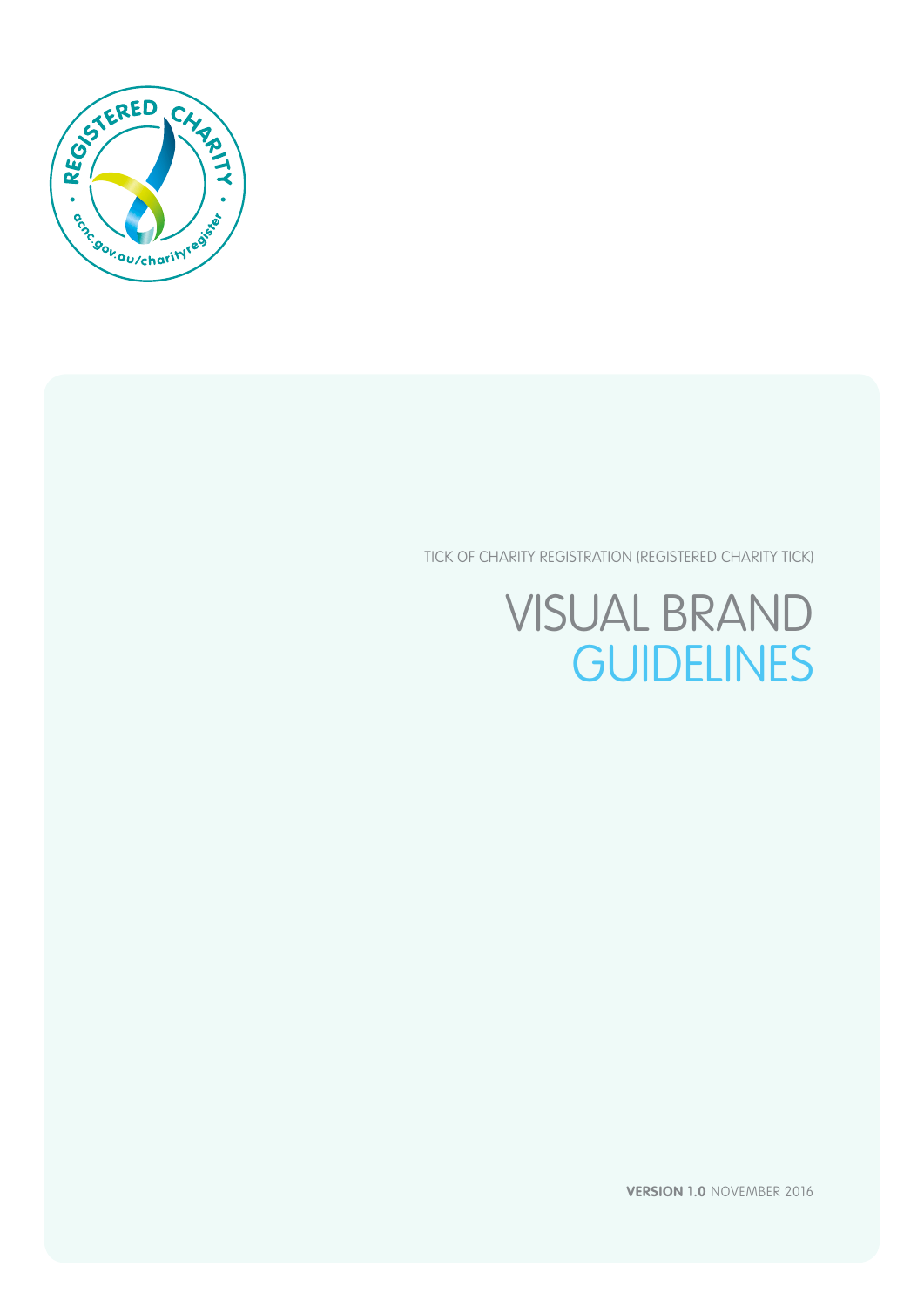# **CONTENTS**

| <b>Introduction</b>                               | 02 |
|---------------------------------------------------|----|
| <b>Registered Charity Tick</b>                    | 03 |
| Registered Charity Tick colour, mono and reversed | 04 |
| Clear space & minimum size                        | 05 |
| <b>Correct use</b>                                | 06 |
| <b>Terms and Conditions</b>                       |    |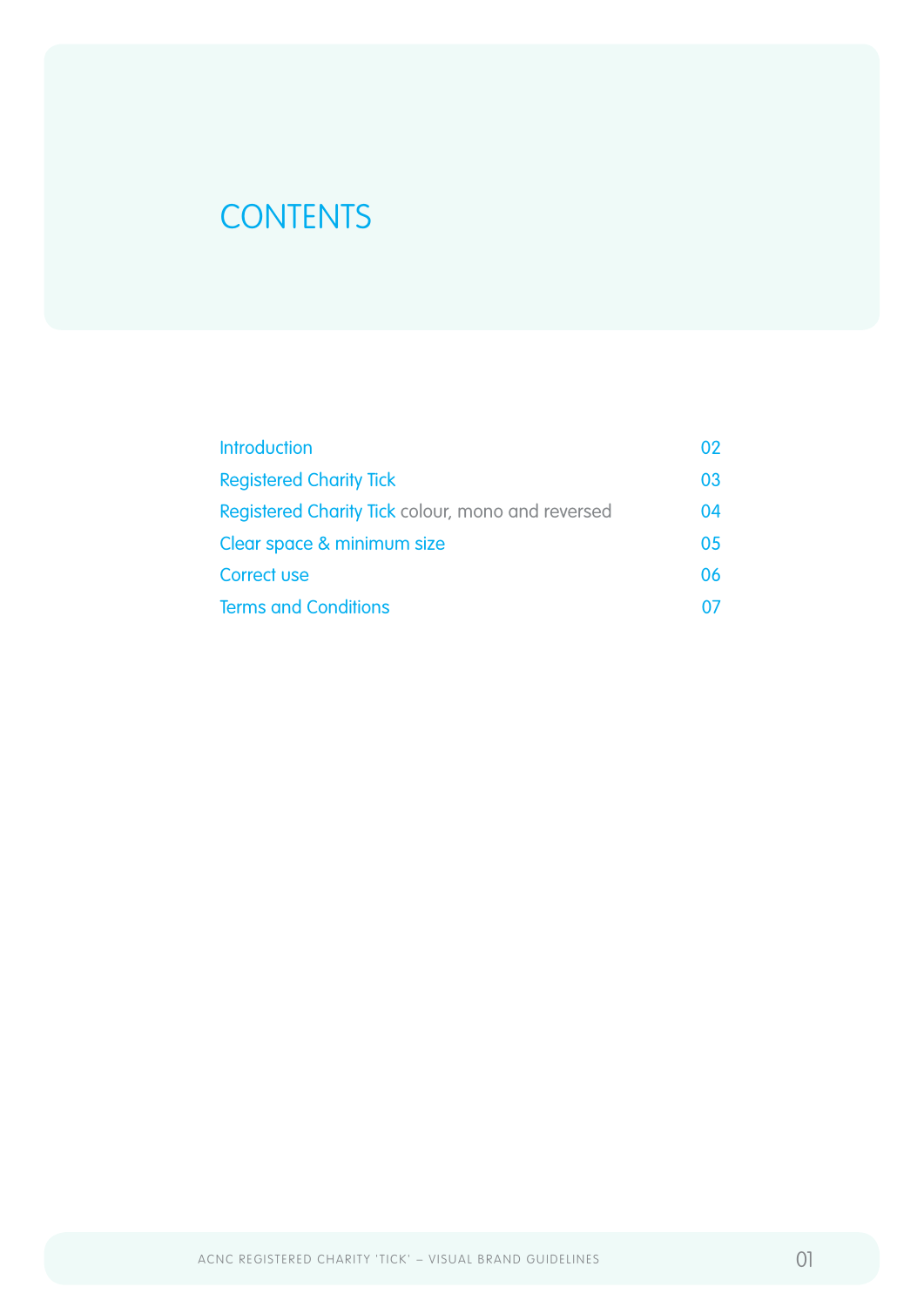# <span id="page-2-0"></span>INTRODUCTION

The ACNC has created the new Tick of Charity Registration (Registered Charity Tick) to help charities show the public that they're registered with the ACNC.

We hope that registered charities find the Registered Charity Tick a useful way to highlight their charitable status, along with their listing on the [Charity Register](http://www.acnc.gov.au/charityregister).

The Registered Charity Tick is intended to help the public instantly identify a registered charity, and encourage them to visit the Charity Register listing. The ACNC expects the Registered Charity Tick to be primarily used on a charity's website, in email footers and on social media, ideally with a hyperlink back to the Charity Register listing. The Registered Charity Tick can also be used on print materials.

While the ACNC encourages all registered charities to use the Registered Charity Tick, you are not required to use it but if you do, there are some terms of use that must be observed.

This style guide provides instructions for the correct use of the Registered Charity Tick, and shows how this mark should be presented visually. Applying the following rules will help retain the integrity of the Registered Charity Tick and maintain its professional identity across all corporate material.

#### **Questions?**

If you have questions about this application of the Registered Charity Tick or require it in a different size, please email: [charitytick@acnc.gov.au](http://charitytick@acnc.gov.au) for more information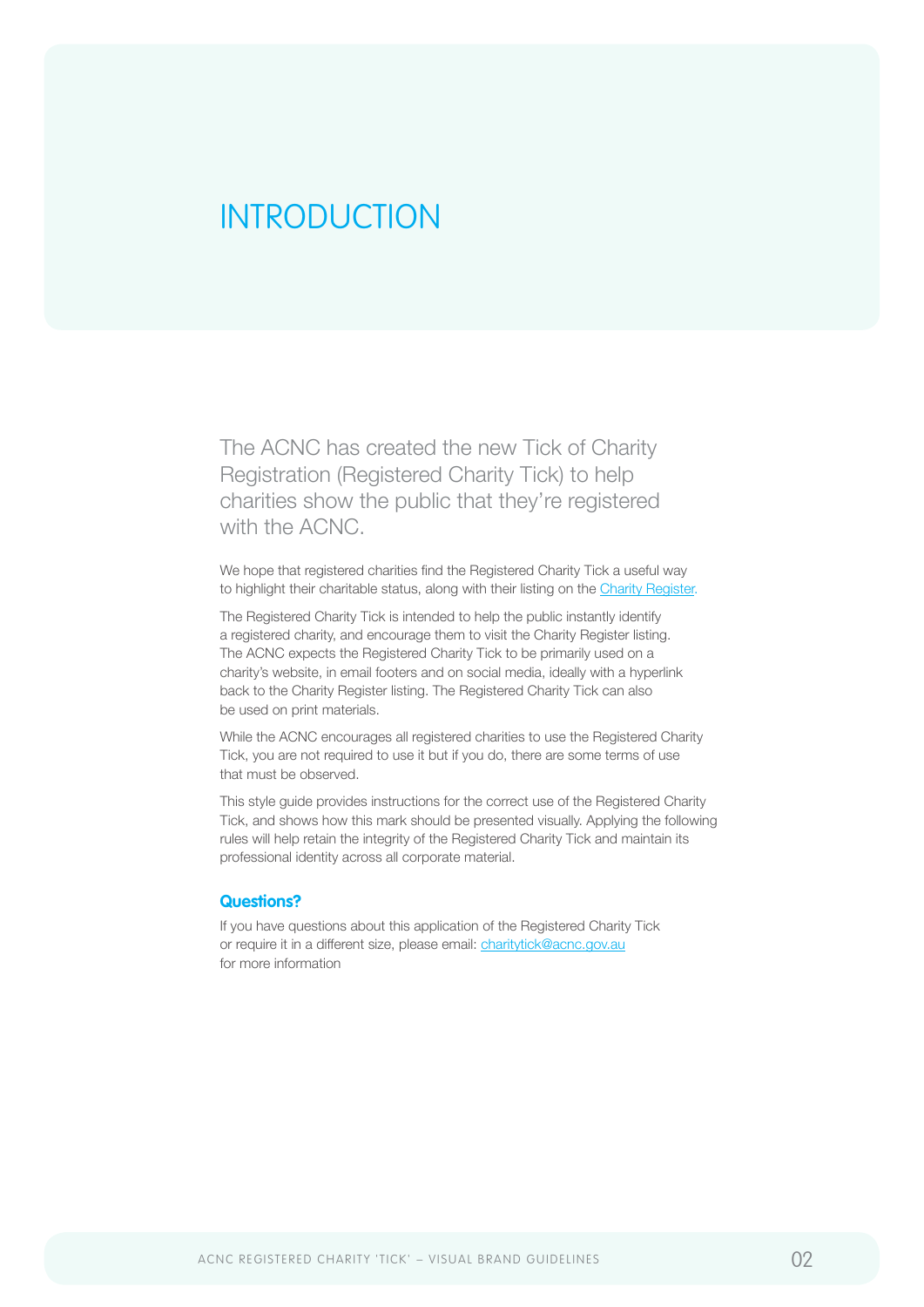# <span id="page-3-0"></span>REGISTERED CHARITY TICK

The Registered Charity Tick is reflective of the ACNC's commitment to being a contemporary, friendly and engaging organisation. The bold coloured ribbons convey support, pride, spirit and unity.

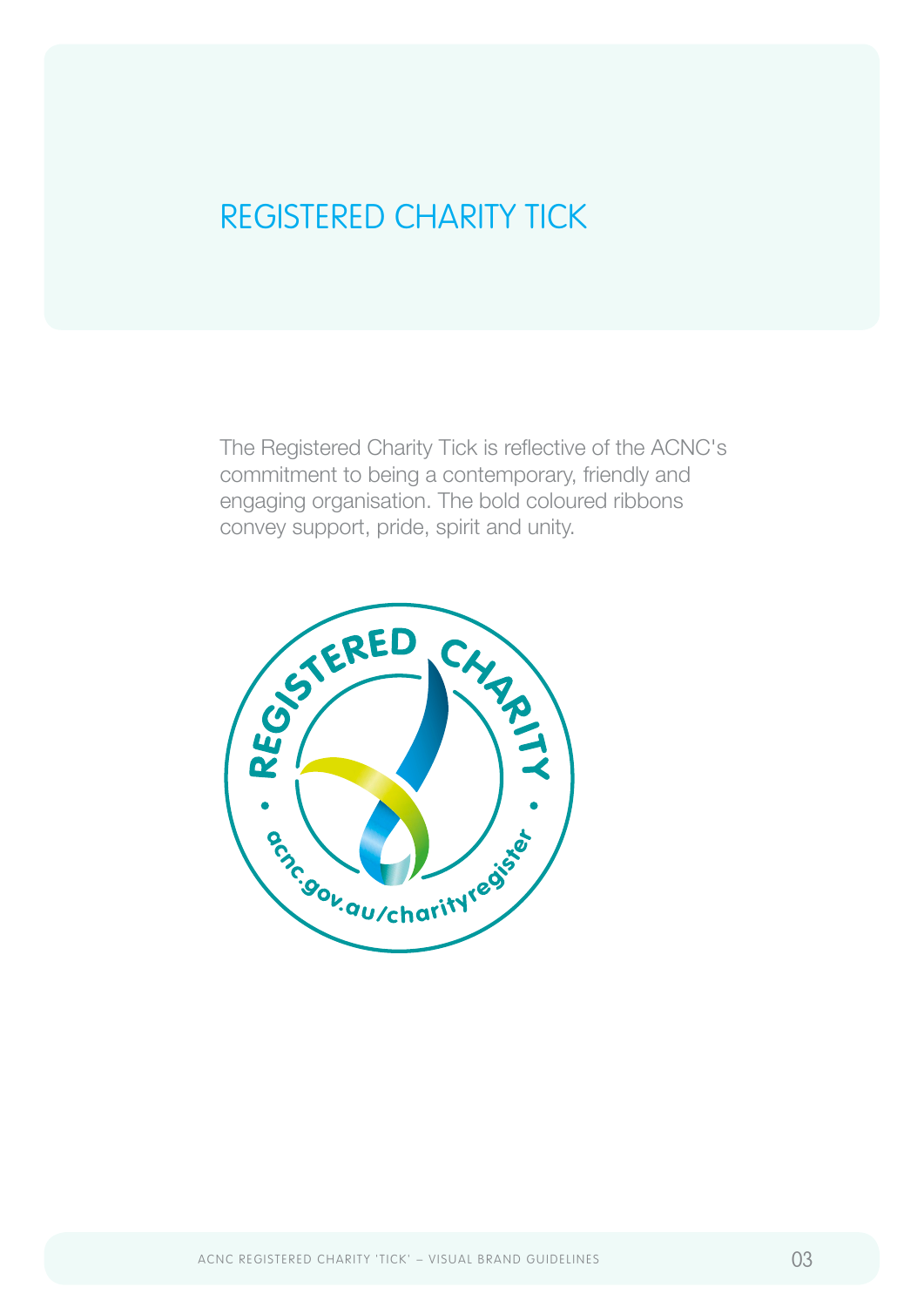# <span id="page-4-0"></span>REGISTERED CHARITY TICK COLOUR, MONO, REVERSED

# **Full colour**

The Registered Charity Tick has been designed to primarily appear in full colour (CMYK).



## **Mono**

The mono variation can be used when colour printing is not available.



# **Reversed - Full colour**

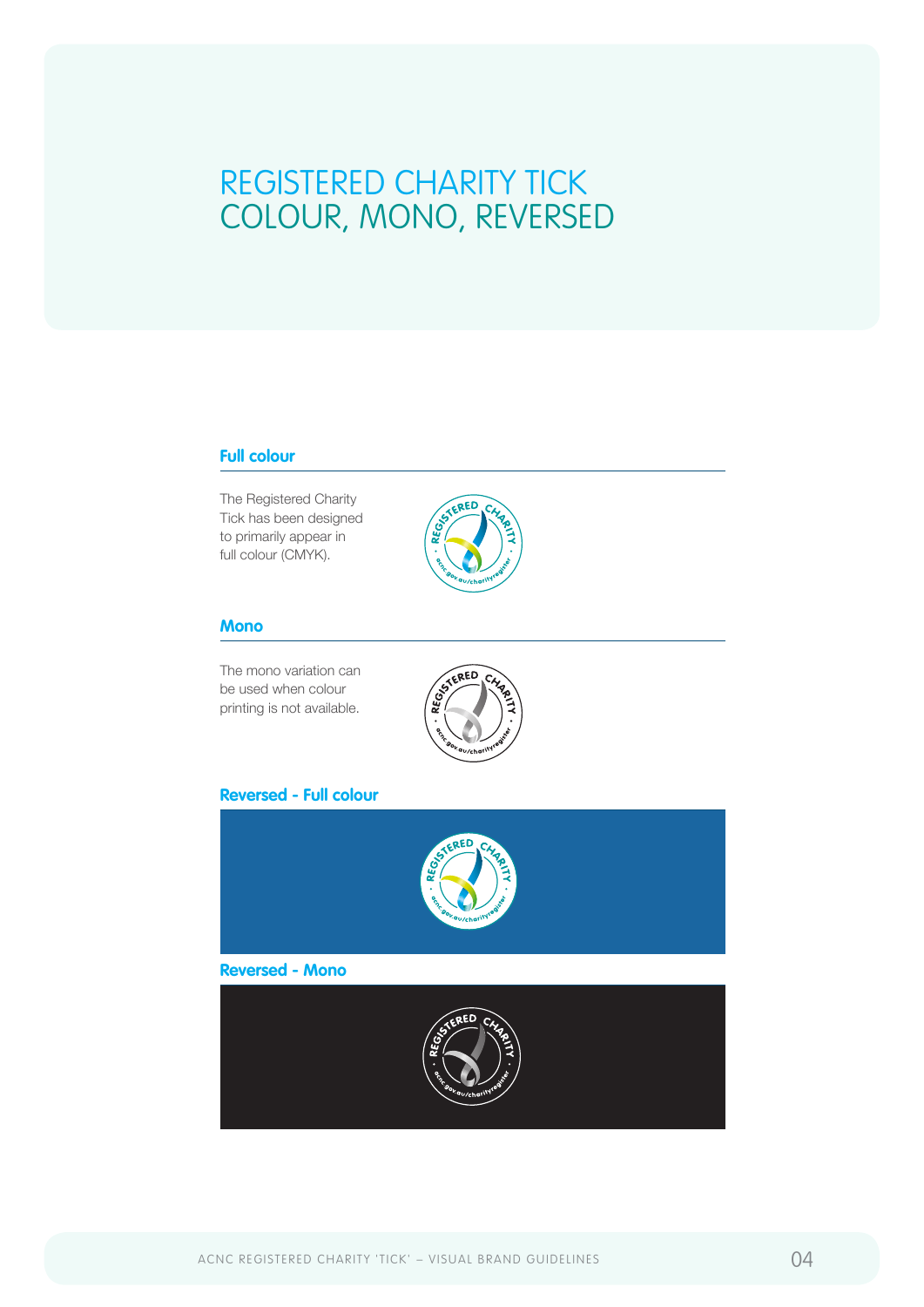# <span id="page-5-0"></span>CLEAR SPACE & MINIMUM SIZE

The Registered Charity Tick has a clear space of 5mm. The minimum width is 15mm wide.

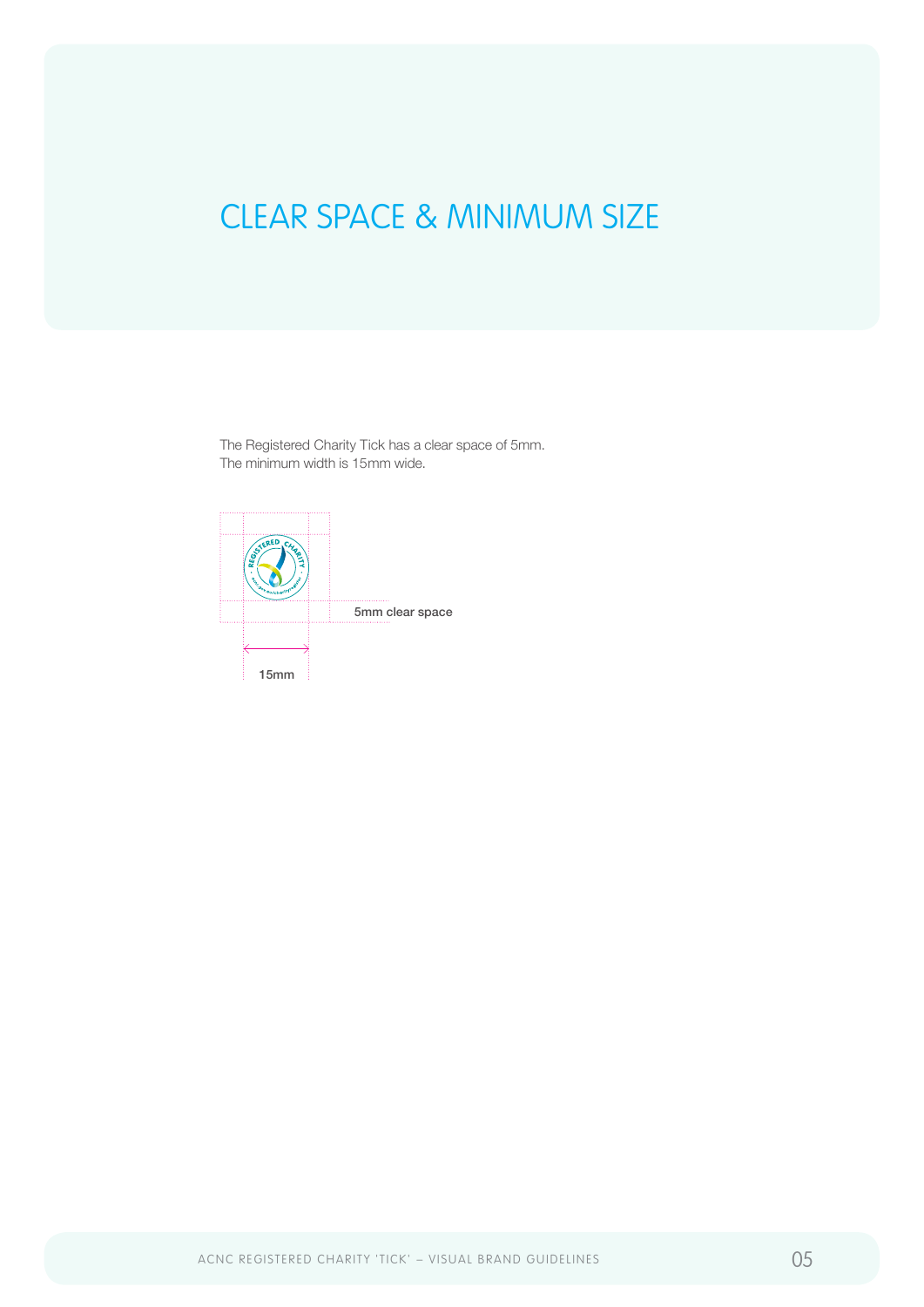# <span id="page-6-0"></span>CORRECT USE



Don't rotate the logo



to/from the logo



Don't place 'MONO Reverse' logo on a colour background



Don't use 'MONO Reverse' logo on a tint of black







'MONO Reverse' logo should only reverse out of a black background



Use the 'MONO' logo if a logo needs to appear on a tint of black



Don't change the colour of the logo Don't reshape/reform the elements



Don't place 'MONO' logo on a colour background (use colour logo) Don't add/remove elements Don't screen back the logo Don't place 'MONO' logo on a Don't place logo over imagery



The 'colour' logo can sit on top of any solid colour including black



OR Place the 'MONO' logo on a white background



Don't skew or compress the logo





The 'colour' logo can also sit on top of a white background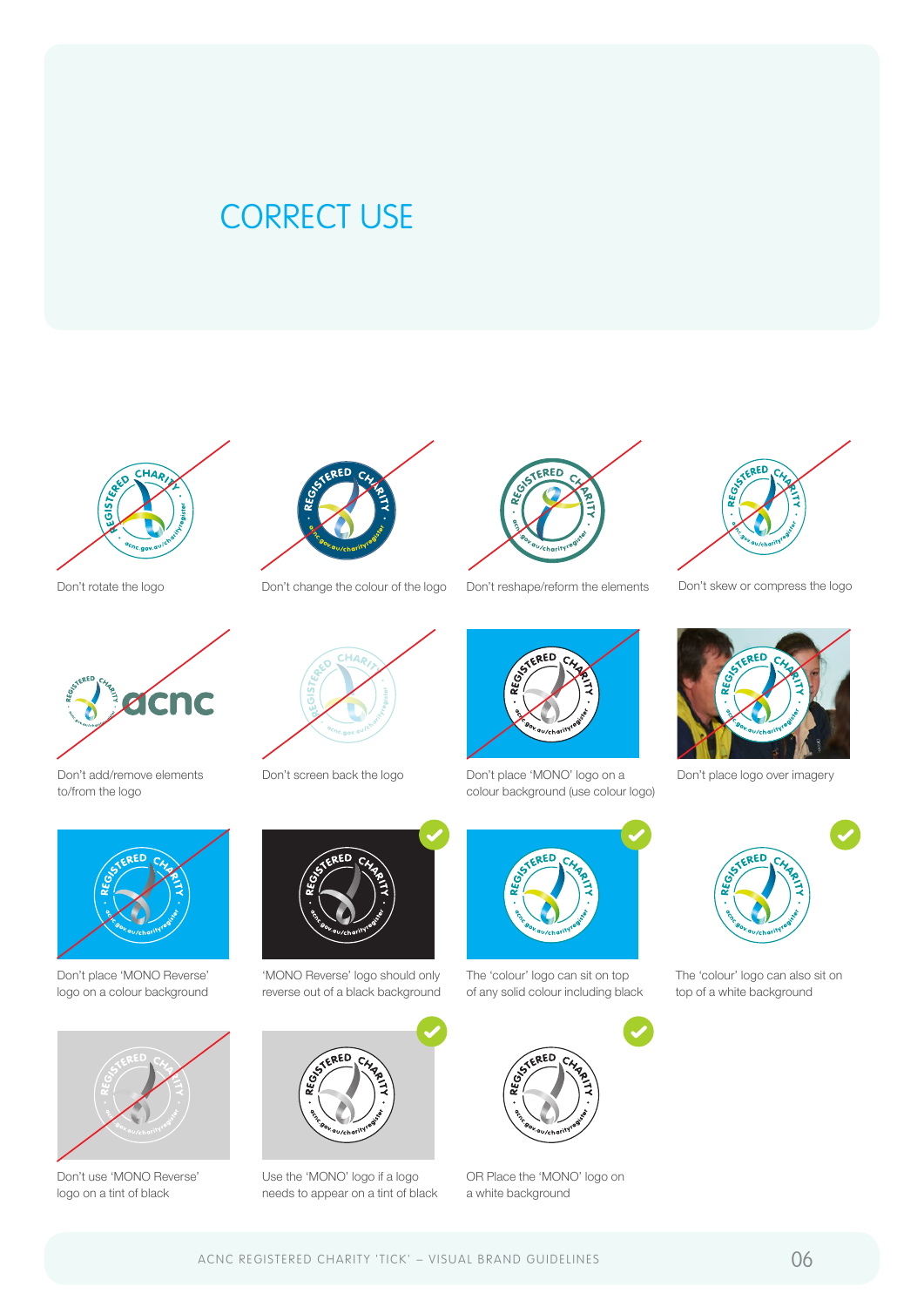# TERMS AND CONDITIONS

## **Terms and Conditions**

#### **1. Use of the Registered Charity Tick is subject to this license**

Copyright in the Registered Charity Tick is owned by the Commonwealth of Australia, represented by the Commissioner of the ACNC. The ACNC provides a license to use the Registered Charity Tick subject to these terms and conditions and solely at the discretion of the ACNC. This license is revocable at any time and at the sole discretion of the ACNC, it conveys a non-exclusive right to use the Registered Charity Tick, and it is nontransferable. You cannot sub-license the Registered Charity Tick. For clarity, this is a license to use the Registered Charity Tick only. It does not constitute a license to use the ACNC logo.

## **2. Term of license**

This license commences on the date on which it is downloaded from the ACNC Charity Portal and ceases if the entity is no longer a registered charity under clause 5 or upon notice by the ACNC under clause 1.

# **3. The Registered Charity Tick is not an endorsement of an efficiently run, effective charity.**

The Registered Charity Tick is a way for registered charities to easily show the public that they are registered with the ACNC, and it will also help members of the public find information about the charity on the Charity Register. The ACNC encourages members of the public to use the information on the Charity Register to make informed giving decisions.

### **4. It's for ACNC registered charities only.**

Only charities registered with the ACNC are able to claim that they are a "registered charity". Prior to using the Registered Charity Tick, charities need to ensure that they are registered with the ACNC. The easiest way to do this is by searching for the charity's name or ABN on the Charity [Register](http://www.acnc.gov.au/charityregister). If charities need help to clarify their charity status, they can contact the ACNC advice line on 13 ACNC (13 22 62).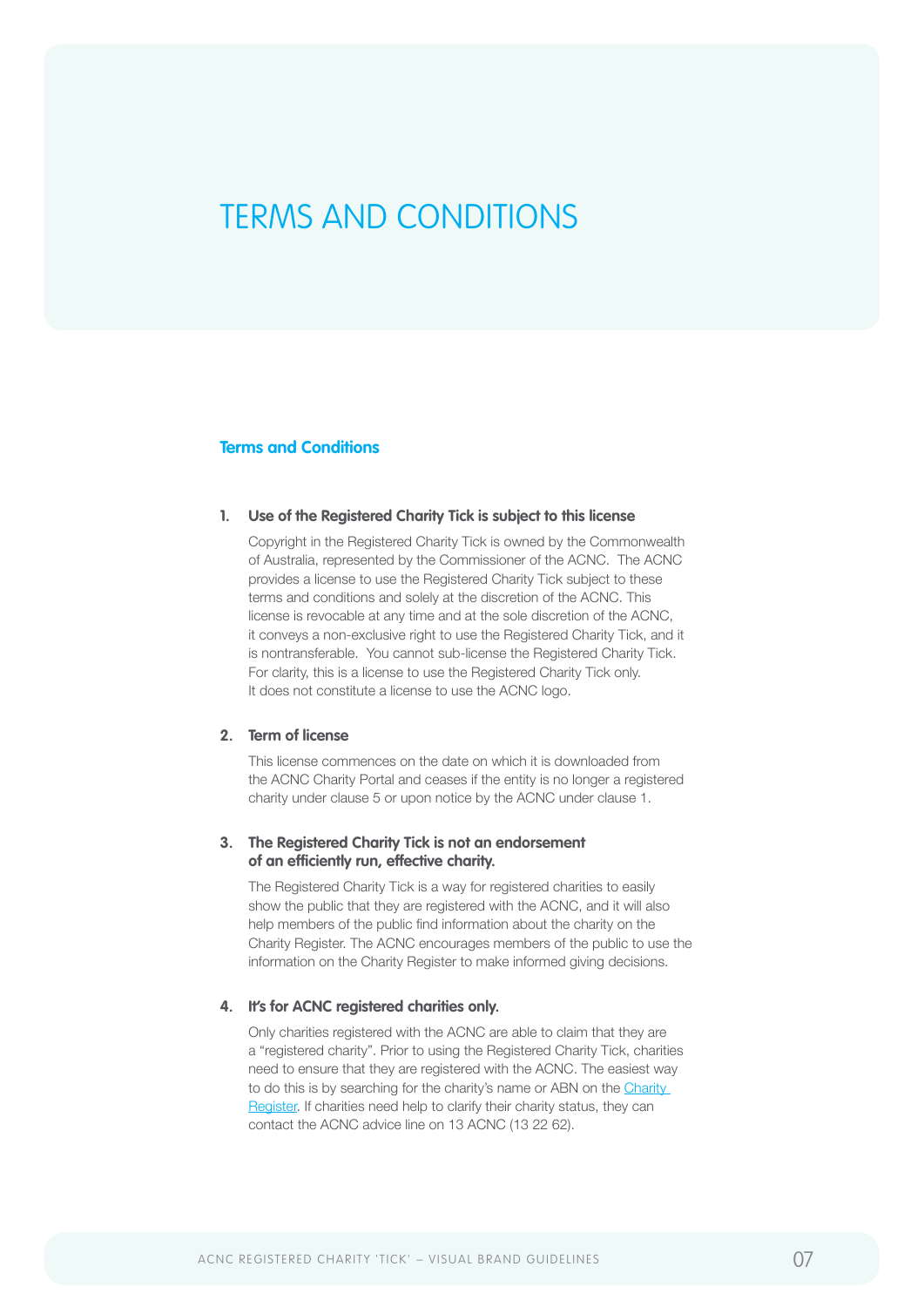**5. If an entity is no longer registered as a charity with the ACNC, it can no longer use the Registered Charity Tick.**

If a charity has its registration as a charity revoked by the ACNC, the charity is required to immediately discontinue using the Registered Charity Tick. This includes no longer distributing printed materials containing the Registered Charity Tick. If a registered charity uses the Registered Charity Tick on printed materials and its registration as a charity is subsequently revoked, the cost of replacing printed materials will be borne by the entity.

### **6. It can be used on both electronic and print media.**

The easiest and most cost effective way of using the Registered Charity Tick will be electronic media, such as on the organisation's website, email footer, social media and videos. Registered charities are welcome to use the Registered Charity Tick on print or display material, such as letterheads or banners, as long as the Registered Charity Tick is not presented in a way that may imply the ACNC's endorsement of that material or its content. Please refer to pages 4-6 for examples of appropriate use on electronic and print media. If registered charities are unsure about appropriate use of the Registered Charity Tick, they can contact [charitytick@acnc.gov.au.](mailto:charitytick@acnc.gov.au)

## **7. Please link the Registered Charity Tick to the Charity Register.**

If a registered charity is using the Registered Charity Tick for electronic media, the ACNC expects the registered charity to hyperlink the Registered Charity Tick to the Charity Register listing. This will give the public a direct link to the information the ACNC holds about the registered charity.

#### **8. Unfortunately we're unable to provide technical support.**

The ACNC is happy to provide the Registered Charity Tick and some general instructions, however we aren't resourced to resolve any technical issues.

#### **9. Registered charities must meet their legal requirements.**

The [ACNC Act](https://www.acnc.gov.au/about/acnc-legislation) sets out the obligations of registered charities and the ACNC website provides further information at [acnc.gov.au/managemycharity.](http://www.acnc.gov.au/managemycharity) Registered charities must submit their Annual Information Statement within six months of the due date (avoiding the "red-mark" on the Charity Register) unless an extension has been granted, and meet all other obligations to maintain their registration status with the ACNC if they wish to use the Registered Charity Tick. The use of the Registered Charity Tick does not alter or lessen a registered charity's obligations to the ACNC.

### **10. Access to download Registered Charity Tick**

If a registered charity has not filed its Annual Information Statement as required by the Australian Charities and Not-for-profits Commission Act 2012 (Cth) (ACNC Act), or is the subject of an enforcement power under the ACNC Act which is published on the ACNC Register under section 40-5(1)(f) of the ACNC Act, it will not be permitted to download the Registered Charity Tick.